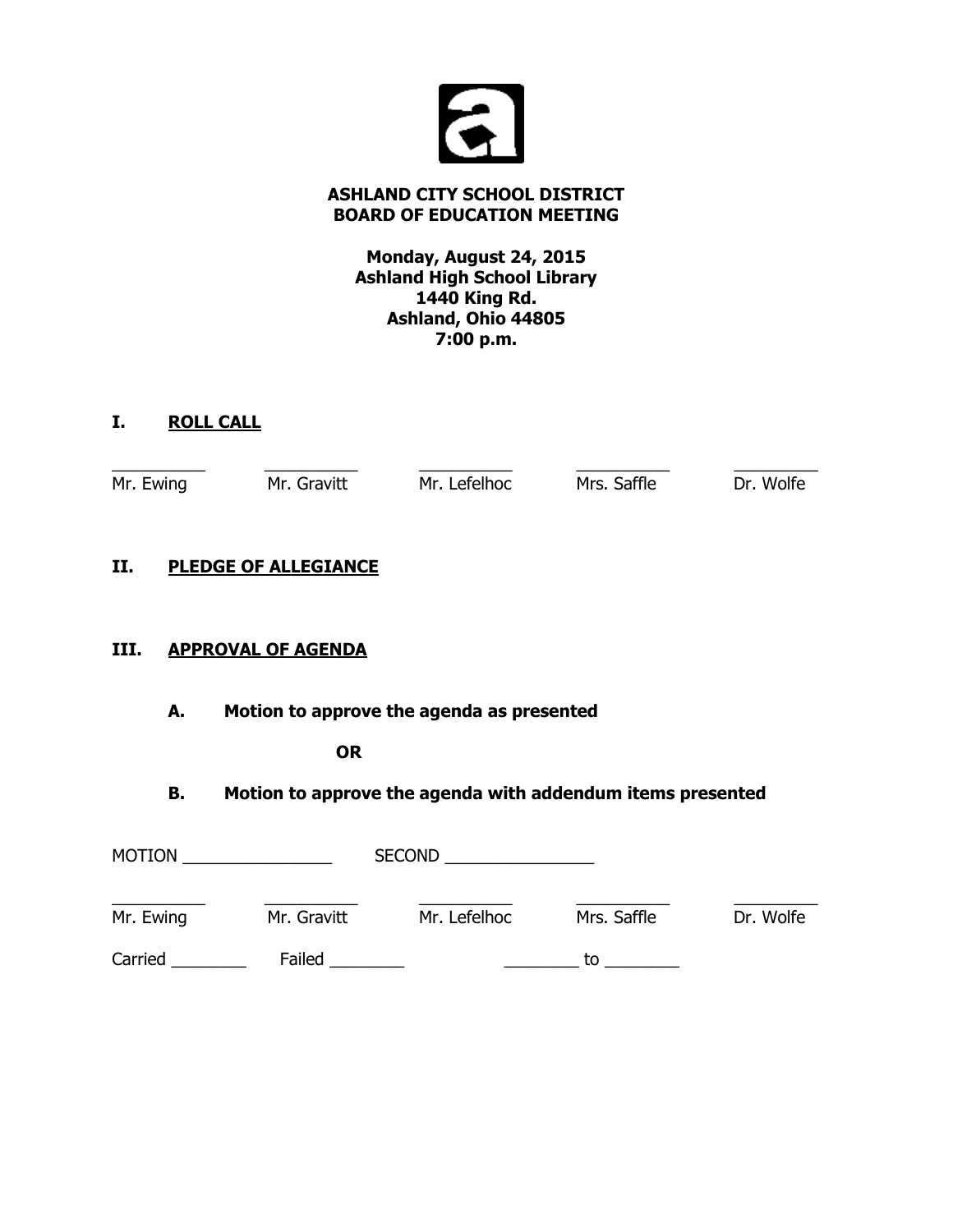# **IV. SUPERINTENDENT'S REPORT**

- **A. Special Meeting needed for September 2nd at 7:30 a.m., 4:00 p.m. or 5:00 p.m. for approval of demo bids for Lincoln, Osborn and AMS**
- **B. Teacher Inservice Days September 2nd, 3rd and 4th**
- **C. New Teachers**
- **D. Open House Schedules on our website**
	- **September 4th-Ashland Middle School Public Open House 4:30 p.m. - 6:30 p.m.**
- **E. Dedications: September 16th, 5:30 p.m. at Reagan Elementary September 30th, 5:30 p.m. at Ashland Middle School**
- **F. Construction Update**
- **G. PI Renewal**
- **H. Other**

#### **V. RECOGNITION OF VISITORS AND PUBLIC PARTICIPATION ON AGENDA ITEMS**

# **VI. FINANCIAL/BUSINESS REPORT**

#### **A. Treasurer's Consent Calendar**

Note: Items under the Treasurer's Consent Calendar are considered routine and will be enacted under one motion. There will be no separate discussion of these items prior to the time the Board votes unless a Board member requests an item be clarified or removed from the calendar for separate action.

| <b>MOTION</b> |             | <b>SECOND</b> |             |           |
|---------------|-------------|---------------|-------------|-----------|
| Mr. Ewing     | Mr. Gravitt | Mr. Lefelhoc  | Mrs. Saffle | Dr. Wolfe |
| Carried       | Failed      |               | to          |           |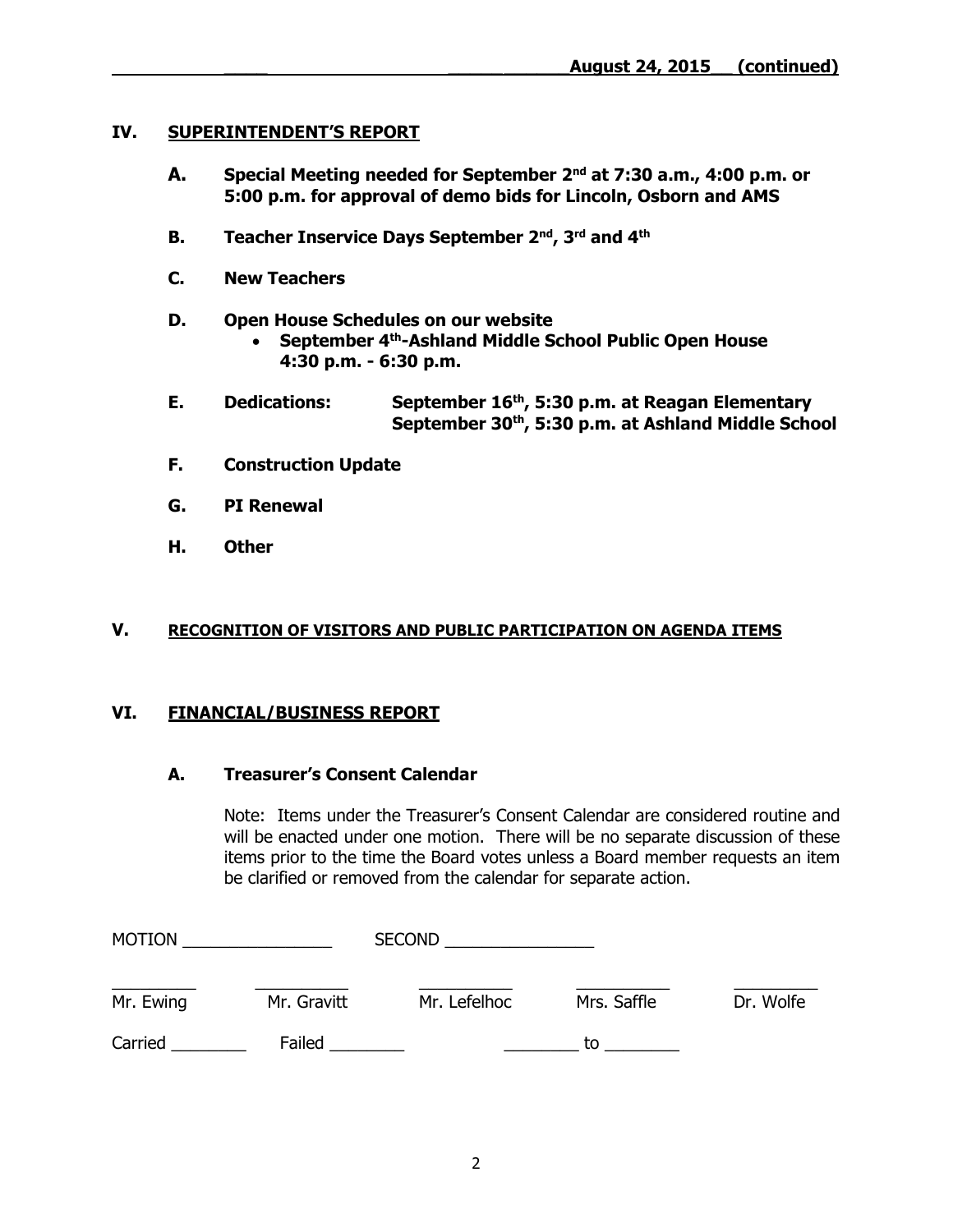The Treasurer recommends the following actions:

1. Financial Report

Approval of the Financial Report (July 2015) as presented.

2. Minutes

Approval of the minutes of the following Board meeting(s) as presented by the Treasurer:

| Regular Meeting                     | July 27, 2015   |
|-------------------------------------|-----------------|
| <b>Work Session/Special Meeting</b> | August 10, 2015 |

3. Items Removed for Separate Consideration

\_\_\_\_\_\_\_\_\_\_\_\_\_\_\_\_\_\_\_\_\_\_\_\_\_\_\_\_\_\_\_\_\_\_\_

\_\_\_\_\_\_\_\_\_\_\_\_\_\_\_\_\_\_\_\_\_\_\_\_\_\_\_\_\_\_\_\_\_\_\_

| <b>MOTION</b> |             | <b>SECOND</b> |             |           |
|---------------|-------------|---------------|-------------|-----------|
| Mr. Ewing     | Mr. Gravitt | Mr. Lefelhoc  | Mrs. Saffle | Dr. Wolfe |
| Carried       | Failed      |               | to          |           |

#### **VII. NEW BUSINESS**

#### **A. Consent Calendar**

Note: Items under the consent calendar are considered routine and will be enacted under one motion. There will be no separate discussion of these items prior to the time the Board votes unless a Board member requests an item be clarified or removed from the calendar for separate action.

| <b>MOTION</b> |             | <b>SECOND</b> |             |           |  |
|---------------|-------------|---------------|-------------|-----------|--|
| Mr. Ewing     | Mr. Gravitt | Mr. Lefelhoc  | Mrs. Saffle | Dr. Wolfe |  |
| Carried       | Failed      |               | tο          |           |  |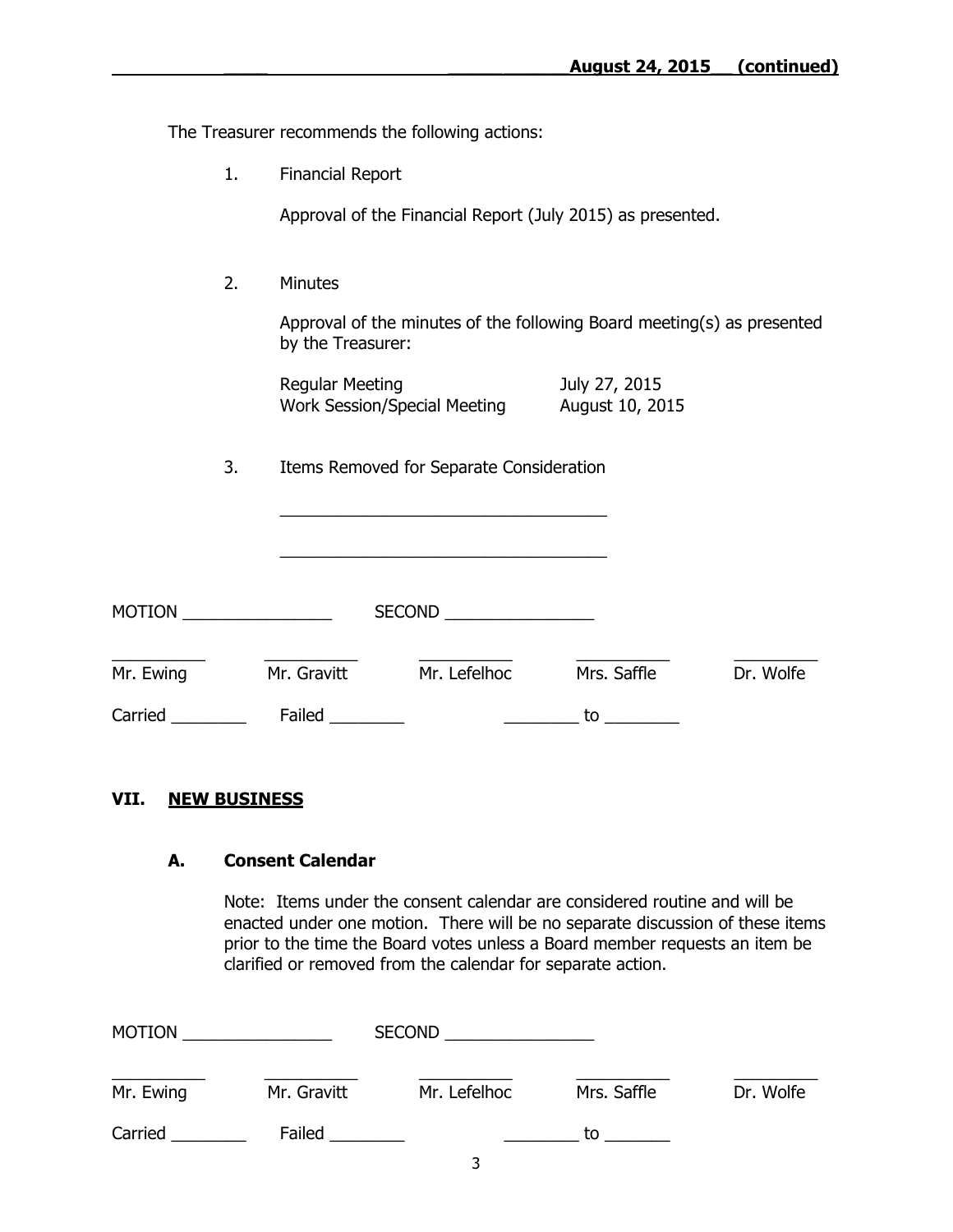The Superintendent recommends the following actions:

1. Certificated/Licensed Personnel

Approve the personnel and/or contract recommendations detailed in the exhibit items listed below as per the dates, terms and other applicable conditions specified and pending completion of all state, local and district requirements.

- a. Certificated New Hire/One-Year Limited Contract for the 2015- 2016 School Year (EXHIBIT A)
- b. Small Group Instructors/One-Year Non-Renew Contracts for the 2015-2016 School Year (EXHIBIT A)
- c. Amended One-Year Limited Contract for the 2015-2016 School Year (EXHIBIT A) <salary adjustment>
- d. Amended One-Year Non-Renew Contract for the 2015-2016 School Year (EXHIBIT A) <salary adjustment>
- e. Kindergarten Camp Teacher/Speaker for Summer 2015 (EXHIBIT A)
- f. Substitute Teachers/Home Instructors for the 2015-2016 School Year (EXHIBIT A)
- g. Adjustment to an Administrative Salary (EXHIBIT A)
- h. Extended Days for the 2015-2016 School Year (EXHIBIT A)
- i. Supplemental Duty Contract Resignations for the 2015-2016 School Year (EXHIBIT A)
- j. Supplemental Duty Contracts for 2015-2016 (EXHIBIT A)
- k. Amended Supplemental Duty Contract for Spring 2015 (EXHIBIT A) <salary adjustment>
- l. Amended Supplemental Duty Contracts for 2015-2016 School Year (EXHIBIT A) <salary adjustment>
- m. Contracted Services for 2015-2016 (EXHIBIT A)
- n. Curriculum Writing Stipends for Summer of 2015 (EXHIBIT A)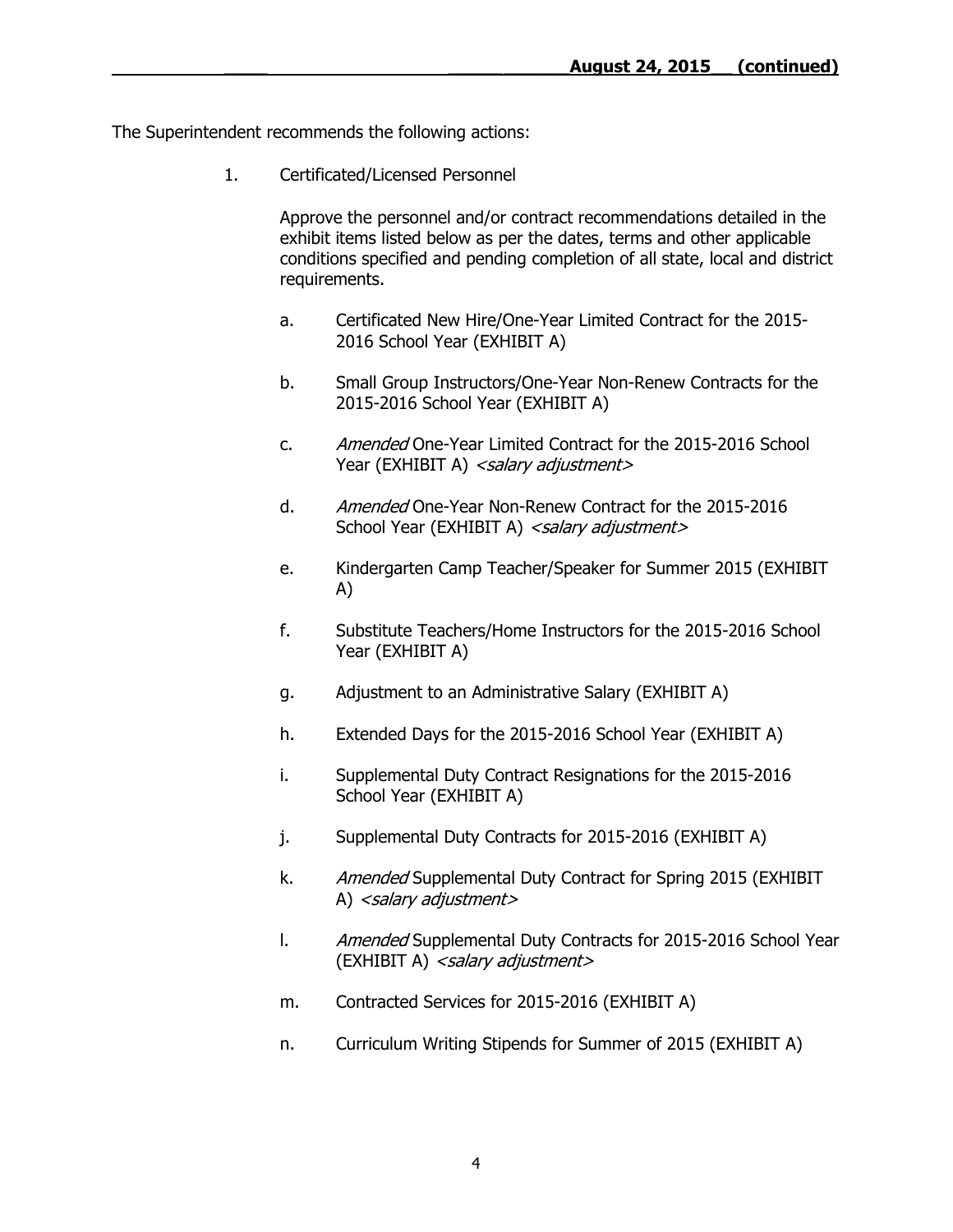2. Support Staff

Approve the personnel and/or contract recommendations detailed in the exhibit items listed below as per the dates, terms and other applicable conditions specified and pending completion of all state, local and district requirements.

- a. Classified Transfers for 2015-2016 (EXHIBIT B)
- b. Classified Substitutes for 2015-2016 (EXHIBIT B)
- c. Special Duty Contracts for 2015-2016 (EXHIBIT B)
- d. Amended Special Duty Contracts for 2015-2016 School Year (EXHIBIT B) <salary adjustment>
- e. Technology Technician (EXHIBIT B)
- 3. Program/Other
	- a. Amended 2015-2016 School Calendar (EXHIBIT C)

\_\_\_\_\_\_\_\_\_\_\_\_\_\_\_\_\_\_\_\_\_\_\_\_\_\_\_\_\_\_\_\_\_\_\_\_

\_\_\_\_\_\_\_\_\_\_\_\_\_\_\_\_\_\_\_\_\_\_\_\_\_\_\_\_\_\_\_\_\_\_\_\_

\_\_\_\_\_\_\_\_\_\_\_\_\_\_\_\_\_\_\_\_\_\_\_\_\_\_\_\_\_\_\_\_\_\_\_\_

4. Items Removed for Separate Consideration

| <b>MOTION</b> |             | <b>SECOND</b> |             |           |
|---------------|-------------|---------------|-------------|-----------|
| Mr. Ewing     | Mr. Gravitt | Mr. Lefelhoc  | Mrs. Saffle | Dr. Wolfe |
| Carried       | Failed      |               | tο          |           |

#### **B. Bus Use Rates**

Approve the following bus rates for the 2015-2016 school year which are the same as the last school year:

Wages \$19.00/hour Gasoline 4.00/gallon Mileage/Maintenance .80/mile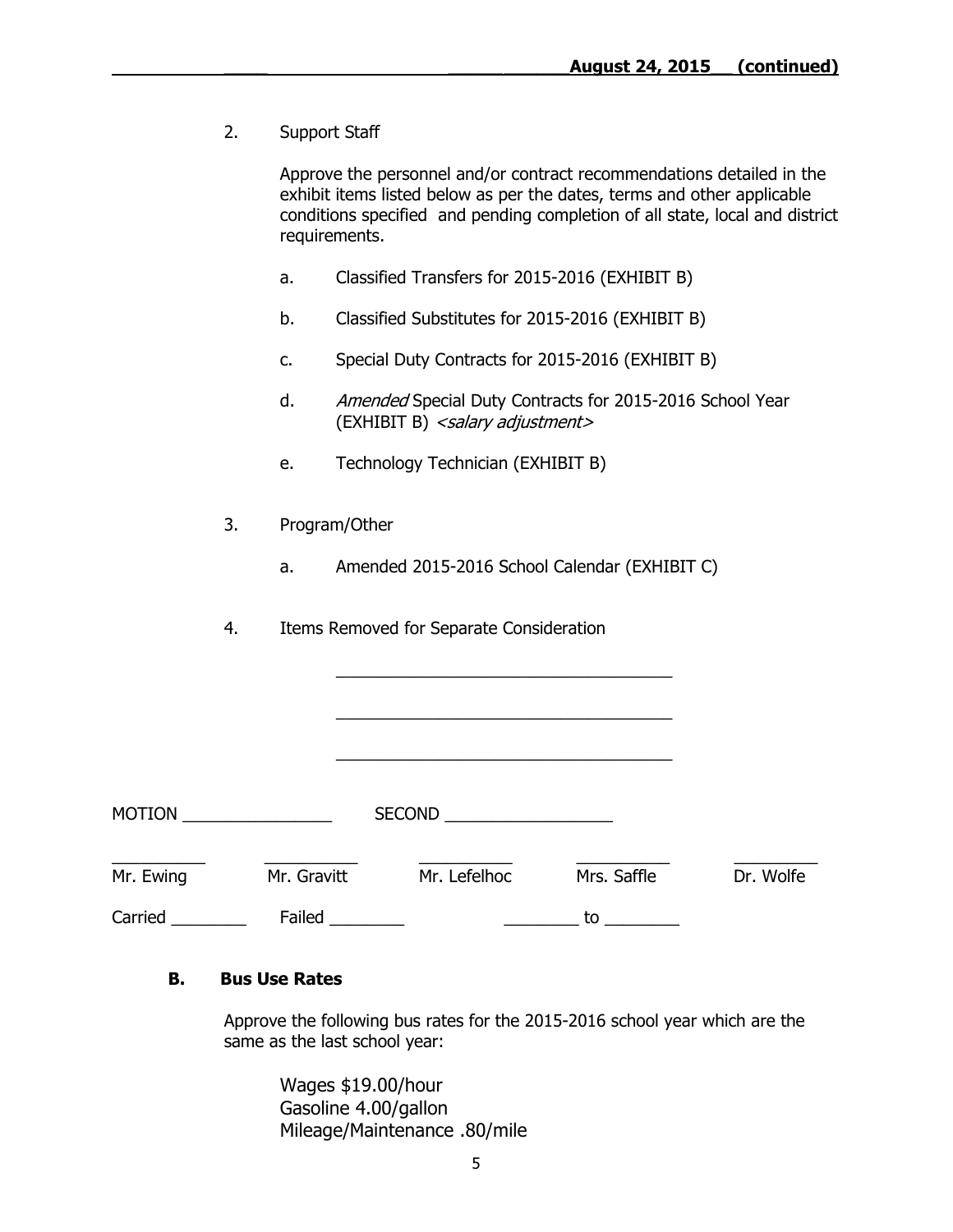### **\_\_\_\_ \_\_\_\_\_\_\_\_\_\_\_August 24, 2015\_\_ (continued)**

| <b>MOTION</b> |             | <b>SECOND</b> |             |           |
|---------------|-------------|---------------|-------------|-----------|
| Mr. Ewing     | Mr. Gravitt | Mr. Lefelhoc  | Mrs. Saffle | Dr. Wolfe |
| Carried       | Failed      |               | to          |           |

#### **C. Food Service Agreement with Ashland County Community Academy**

Approve an agreement regarding food services and the Ashland County Community Academy for the 2015-2016 school year. (EXHIBIT D)

| <b>MOTION</b> |             | <b>SECOND</b> |             |           |
|---------------|-------------|---------------|-------------|-----------|
| Mr. Ewing     | Mr. Gravitt | Mr. Lefelhoc  | Mrs. Saffle | Dr. Wolfe |
| Carried       | Failed      |               | tο          |           |

#### **D. Tri County Educational Services**

Approve entering into a contract with the Governing Board of the Tri County Educational Service Center to provide general education services, special education services, and special education related services for the 2015-2016 school year.

| <b>MOTION</b> |             | <b>SECOND</b> |             |           |
|---------------|-------------|---------------|-------------|-----------|
| Mr. Ewing     | Mr. Gravitt | Mr. Lefelhoc  | Mrs. Saffle | Dr. Wolfe |
| Carried       | Failed      |               | tο          |           |

# **E. Tri County Educational Service Center**

Adopt a resolution to contract with the Tri County Educational Service Center for special education supervisory services, and pre-school special education classes. Other services to be provided may include, but not be limited to equipment, social services and staff development for the 2015-2016 school year.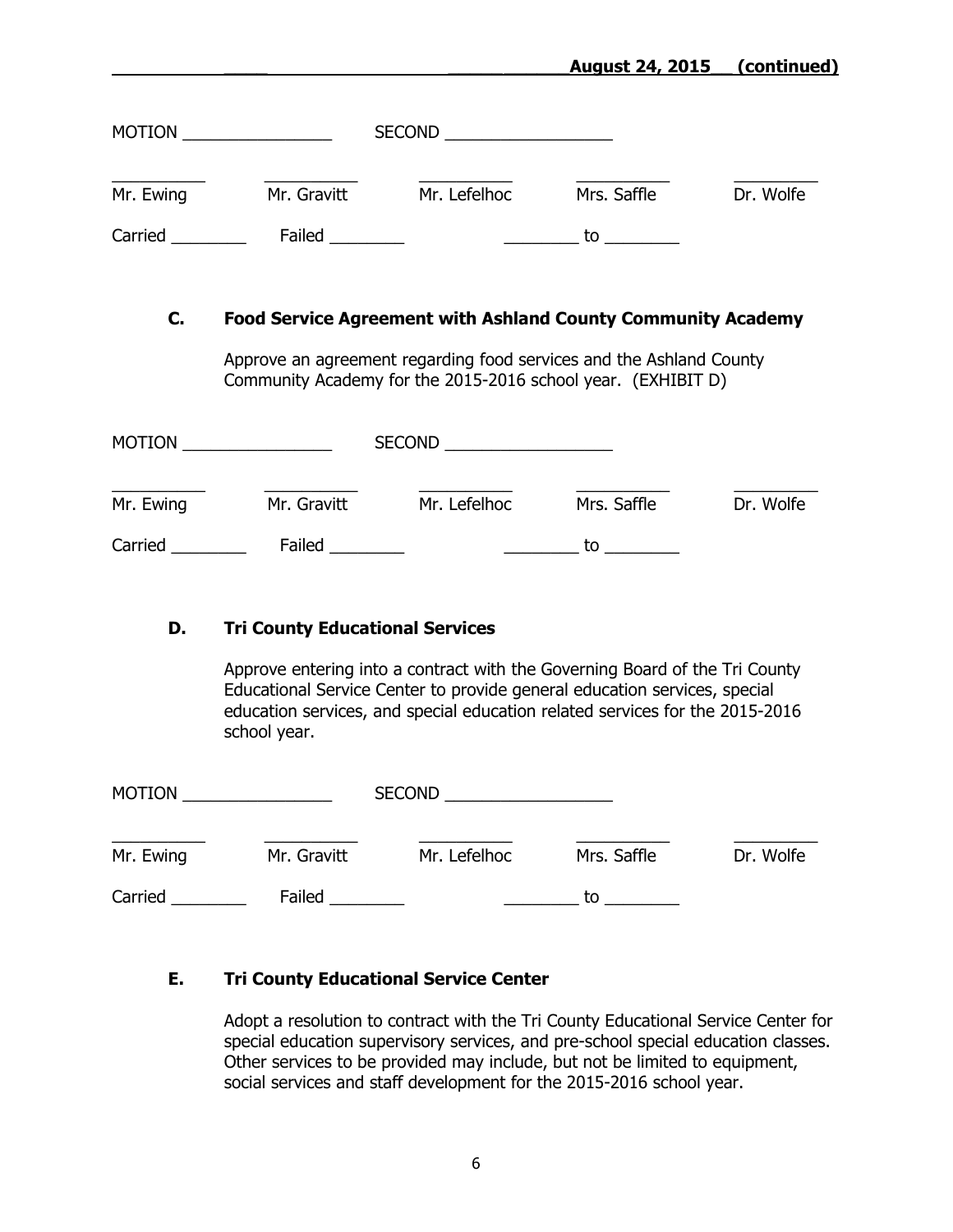### **\_\_\_\_ \_\_\_\_\_\_\_\_\_\_\_August 24, 2015\_\_ (continued)**

| <b>MOTION</b> |             | <b>SECOND</b> |             |           |
|---------------|-------------|---------------|-------------|-----------|
| Mr. Ewing     | Mr. Gravitt | Mr. Lefelhoc  | Mrs. Saffle | Dr. Wolfe |
| Carried       | Failed      |               | to          |           |

#### **F. Stark County Educational Services**

Adopt a resolution to contract with the Stark County Educational Service Center for general supervisory services, special education supervisory services, and preschool special education classes. Other services to be provided may include, but not be limited to equipment, social services and staff development for the 2015- 2016 school year.

| <b>MOTION</b> |             | <b>SECOND</b> |             |           |
|---------------|-------------|---------------|-------------|-----------|
| Mr. Ewing     | Mr. Gravitt | Mr. Lefelhoc  | Mrs. Saffle | Dr. Wolfe |
| Carried       | Failed      |               | to          |           |

#### **G. Ashland Middle School Fees**

Approve the proposed Ashland Middle School fees for the 2015-2016 school year. (EXHIBIT E)

| <b>MOTION</b> |             | <b>SECOND</b> |             |           |
|---------------|-------------|---------------|-------------|-----------|
| Mr. Ewing     | Mr. Gravitt | Mr. Lefelhoc  | Mrs. Saffle | Dr. Wolfe |
| Carried       | Failed      |               | tο          |           |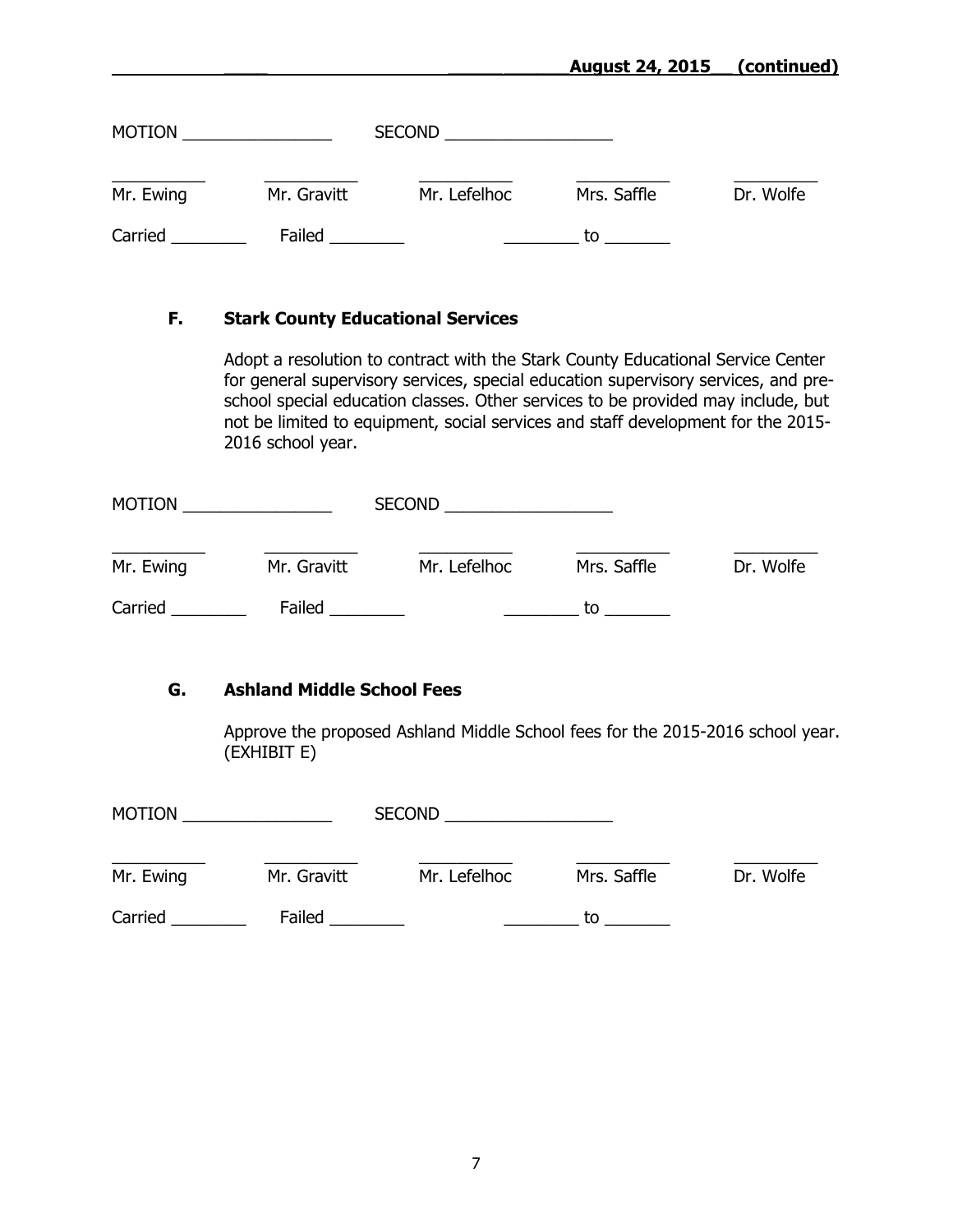# **H. Policy**

The Superintendent recommends adoption of the following new and/or revised policies for the Ashland City School Board of Education:

|           | 2271<br>1530<br>2114<br>2413<br>5114<br>5340<br>5350<br>6108<br>8390<br>8400 | Revised<br>Revised<br>Revised<br><b>New</b><br>Revised<br>Revised<br>Revised<br><b>New</b><br>Revised<br>Revised | College Credit Plus Program<br>Evaluation of Principals and Other Administrators<br>Meeting State Performance Indicators<br>Career Advising<br>Non-Immigrant and Foreign Exchange Students<br><b>Student Accidents</b><br>Student Suicide<br>Authorization to Make Electronic Fund Transfers<br>Animals on District Property<br>School Safety |             | Program<br>Administration<br>Program<br>Program<br><b>Students</b><br><b>Students</b><br><b>Students</b><br><b>Finances</b><br>Operations<br>Revised |
|-----------|------------------------------------------------------------------------------|------------------------------------------------------------------------------------------------------------------|-----------------------------------------------------------------------------------------------------------------------------------------------------------------------------------------------------------------------------------------------------------------------------------------------------------------------------------------------|-------------|------------------------------------------------------------------------------------------------------------------------------------------------------|
|           |                                                                              |                                                                                                                  | <b>SECOND</b>                                                                                                                                                                                                                                                                                                                                 |             |                                                                                                                                                      |
| Mr. Ewing |                                                                              | Mr. Gravitt                                                                                                      | Mr. Lefelhoc                                                                                                                                                                                                                                                                                                                                  | Mrs. Saffle | Dr. Wolfe                                                                                                                                            |
| Carried   |                                                                              | Failed                                                                                                           |                                                                                                                                                                                                                                                                                                                                               | to          |                                                                                                                                                      |

# **I. KidsLink**

Approve an agreement with KidsLink Neurobehavioral Center for consultation services for the 2015-2016 school year. (EXHIBIT F)

| <b>MOTION</b> |             | <b>SECOND</b> |             |           |  |
|---------------|-------------|---------------|-------------|-----------|--|
| Mr. Ewing     | Mr. Gravitt | Mr. Lefelhoc  | Mrs. Saffle | Dr. Wolfe |  |
| Carried       | Failed      |               | to          |           |  |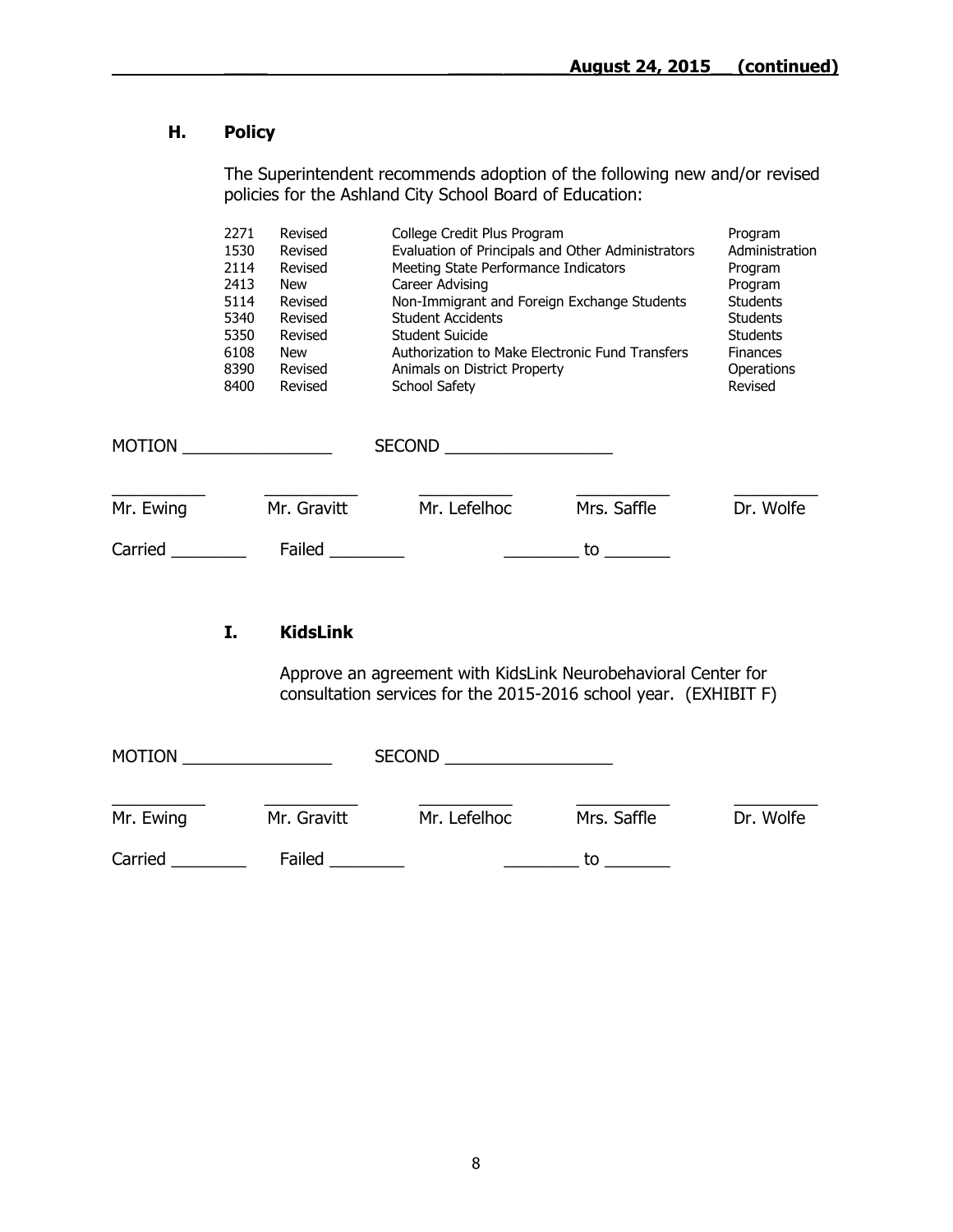# **J. Ashland High School Lunch Program**

The Superintendent recommends a one-year pilot program to withdraw participation in the Federal Lunch Program at Ashland High School for the 2015-2016 school year. (Sample AHS Menu Attached)

| <b>MOTION</b> |             | <b>SECOND</b> |             |           |  |
|---------------|-------------|---------------|-------------|-----------|--|
| Mr. Ewing     | Mr. Gravitt | Mr. Lefelhoc  | Mrs. Saffle | Dr. Wolfe |  |
| Carried       | Failed      |               | t٥          |           |  |

#### **VIII. DISCUSSION**

#### **IX. BOARD REPORTS**

- **A. Policy Committee**
- **B. Facilities Committee**

#### **X. COMMENTS/QUESTIONS**

- **A. Public**
- **B. Board Members**

#### **XI. EXECUTIVE SESSION**

Whereas, as a public board of education may hold a executive session only after a majority of a quorum of this board determines by a roll call vote to hold such a session and only at a regular or special meeting for the sole purpose of the consideration of any of the following matters:



#### **A. To consider one or more, as applicable, of the checkmarked items with respect to a public employee or official:**

- 1. \_\_\_\_ Appointment.
- 2. *X* Employment
- 3. \_\_\_\_\_ Dismissal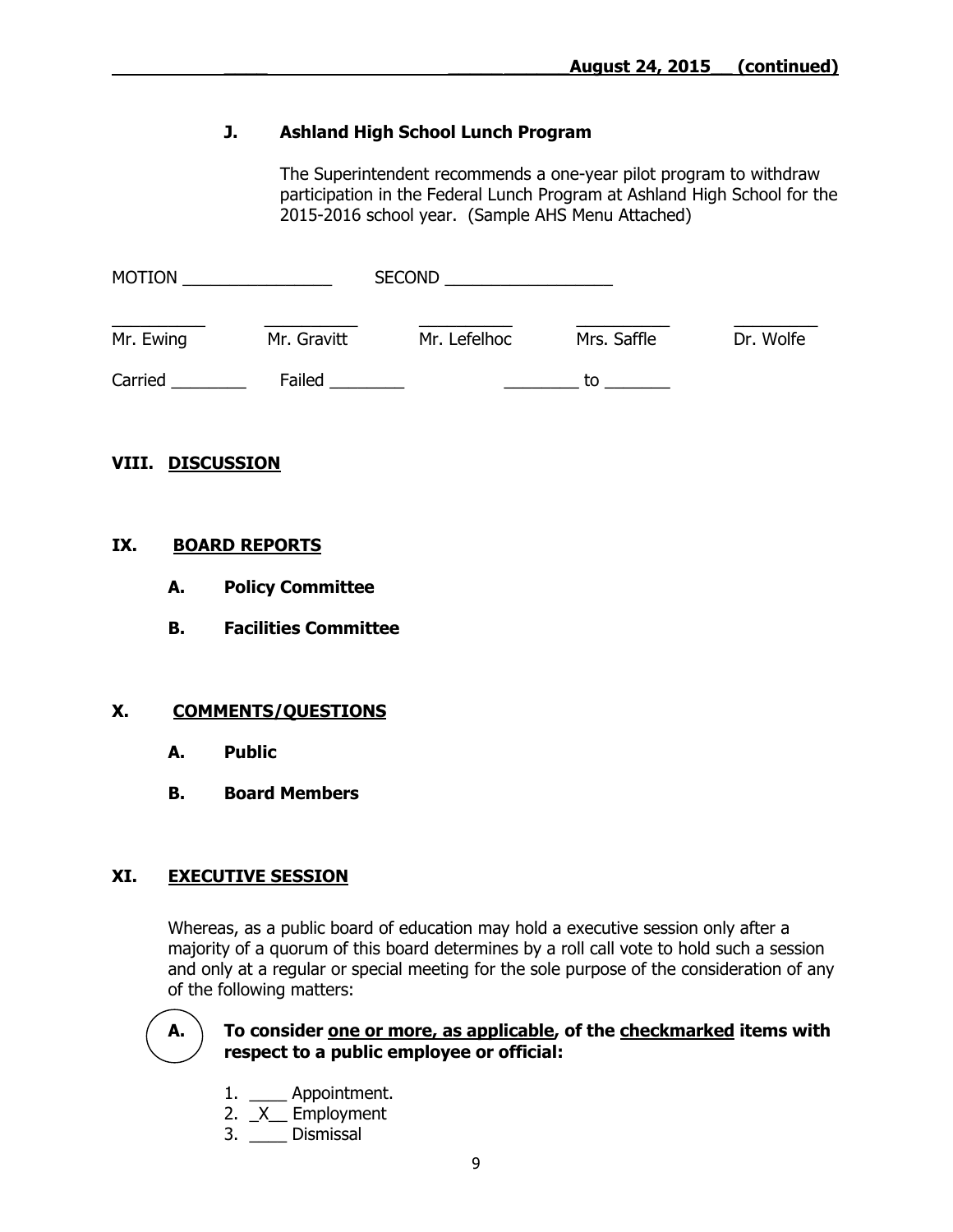- 4. \_\_\_\_ Discipline
- 5. \_\_\_\_ Promotion
- 6. \_\_\_\_ Demotion
- 7. **X** Compensation
- 8. Investigation of charges/complaints (unless public hearing requested).

**B. To consider the purchase of property for the public purposes or for the sale of property at competitive bidding.**

- **C. Conferences with an attorney for the public body concerning disputes involving the public body that are the subject of pending or imminent court action.**
- **D. Preparing for, conducting, or reviewing negotiations or bargaining sessions with public employees concerning their compensation or other terms and conditions of their employment.**
- **E. Matters required to be kept confidential by federal law or rules or state statutes.**
- **F. Specialized details of security arrangements where disclosure of the matters discussed might reveal information that could be used for the purpose of committing or avoid prosecution for a violation of the law.**

Now, therefore, be it resolved, that the Ashland City School Board of Education, by a majority of the quorum present at this meeting, does hereby declare its intention to hold an executive session on item(s) **\_\_A2, A7, B, D\_\_\_\_\_\_\_\_\_\_\_\_\_** as listed above.

|                  |                       | SECOND                   |             |           |  |  |
|------------------|-----------------------|--------------------------|-------------|-----------|--|--|
| Mr. Ewing        | Mr. Gravitt           | Mr. Lefelhoc             | Mrs. Saffle | Dr. Wolfe |  |  |
|                  |                       |                          |             |           |  |  |
| XII. ADJOURNMENT |                       |                          |             |           |  |  |
|                  | MOTION                | SECOND _________________ |             |           |  |  |
|                  | Mr. Ewing Mr. Gravitt | Mr. Lefelhoc             | Mrs. Saffle | Dr. Wolfe |  |  |
| Carried          | Failed                |                          | to          |           |  |  |